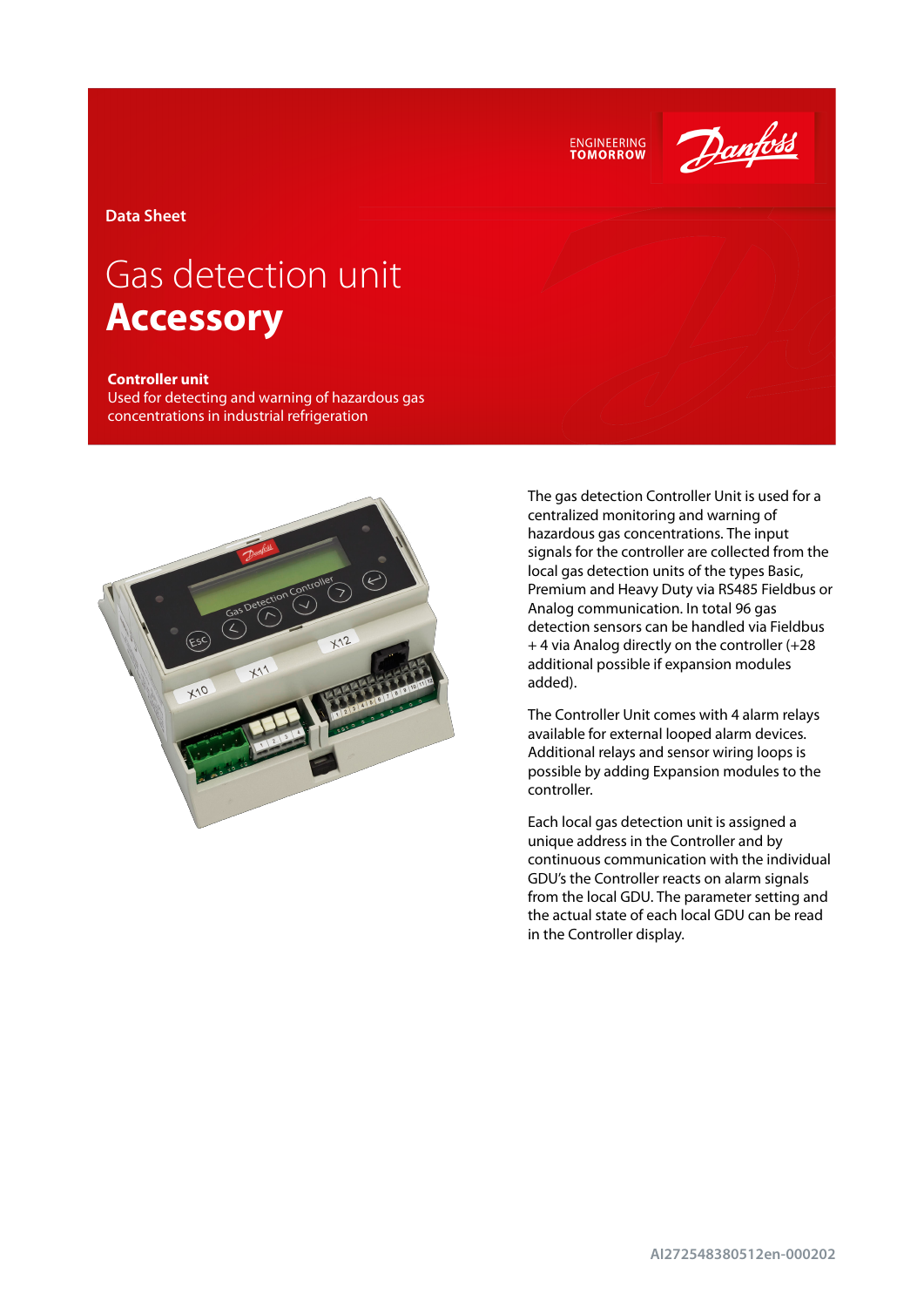

## **Features**

- For connection of up to 96 sensors via fieldbus + 32 via Analog"(when 7 expansion modules added)
- Easy configuration via intuitive user-interface; helps simplify operator handling and minimize risk of operational setting errors
- Simple commissioning by standard parameter configuration
- Flexible connection to local gas detection units by either Analog or RS485 fieldbus communications
- Fieldbus wiring: Wire length up to 900 meters (2953 ft.) per segment
- 4 relays for external alarm device circuits
- Up to 7 Expansion modules possible; allows additional 7 segments with a total of 7200 meters (23622 ft.) wiring and a total of 32 relays for alarm device circuits
- Automatic self-diagnostics to ensure correct communication and operation
- Relay for communication error
- 6 menu languages
- Password protected settings allowing authorized access only
- Service alerts on display
- Conformity to EN 50545-1
- Enables regulatory compliance with EN 378:2016, ISO 5149:2014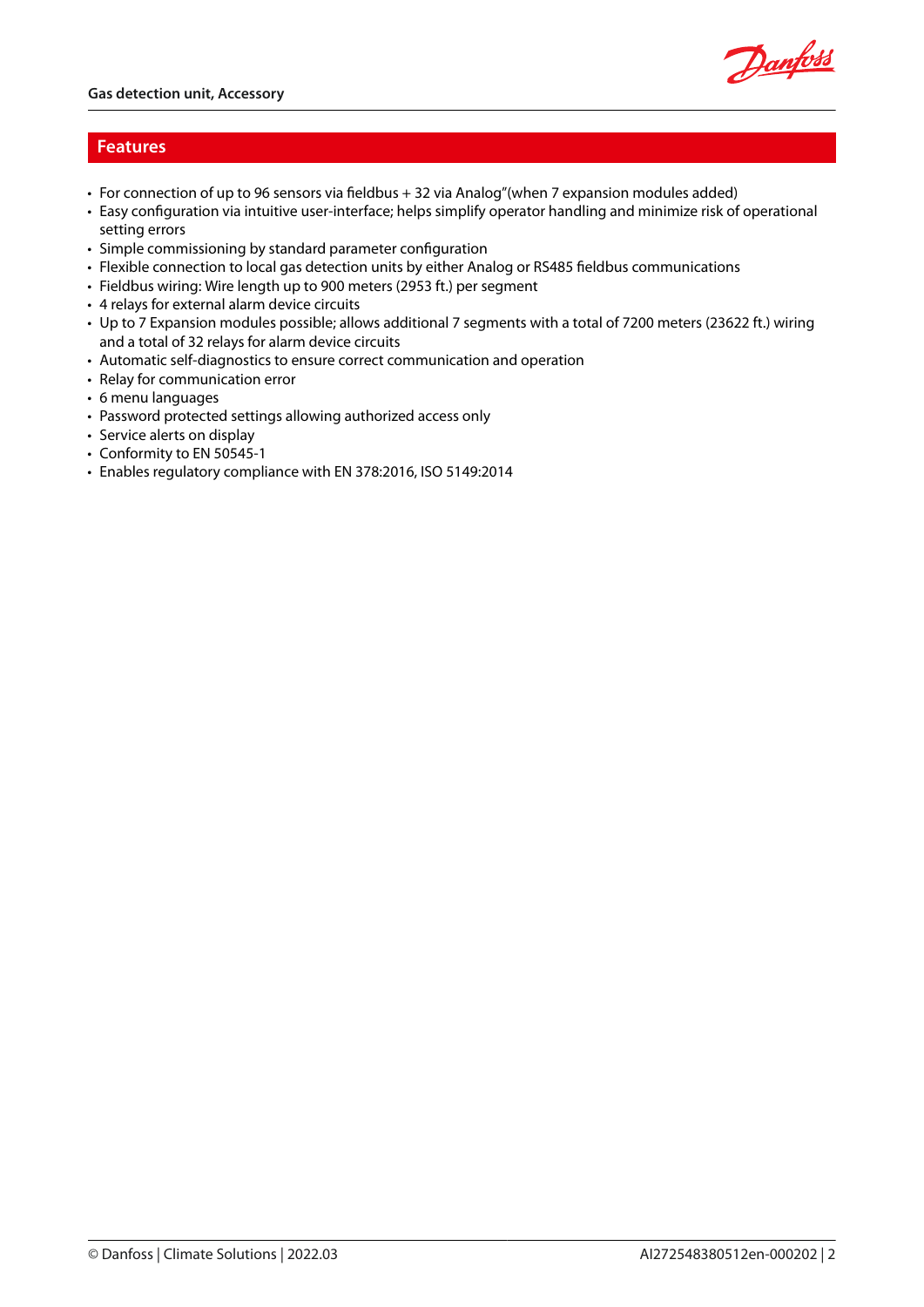

## **Portfolio overview**

#### **Figure 1: Gas detection Controller unit**



#### **Table 1: Portfolio overview**

| <b>Description</b>         | <b>Values</b>                    |
|----------------------------|----------------------------------|
| <b>Used for product</b>    | Basic, Premium and Heavy Duty    |
| Net weight                 | 0.28 kg                          |
| <b>Working temperature</b> | $-5$ °C – 40 °C (23 °F – 104 °F) |
| <b>Packing format</b>      | Single pack                      |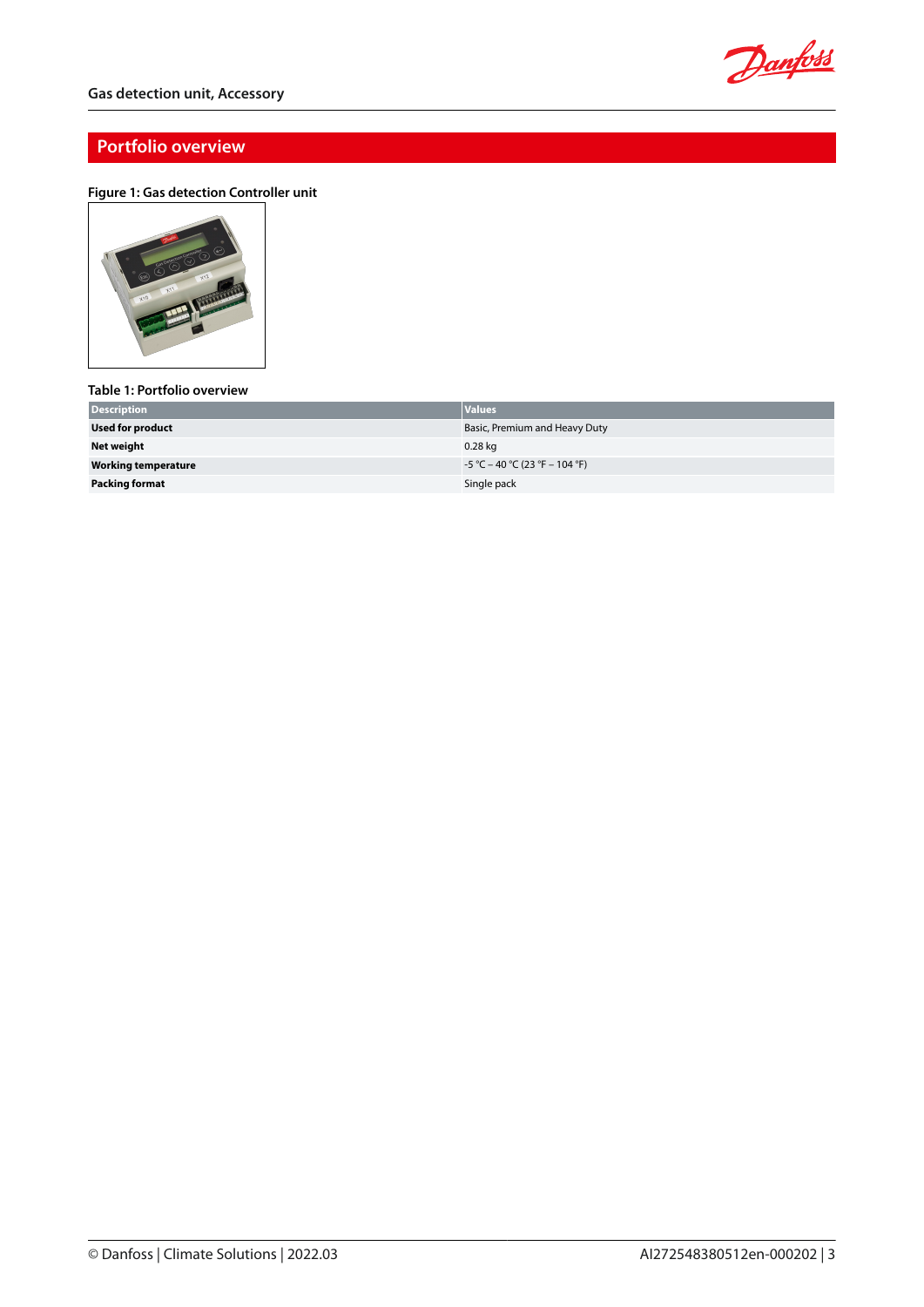

# **Applications**

Detecting and warning of hazardous gas concentrations in industrial refrigeration systems such as food and beverage processing areas, cold storages, and on-board ships.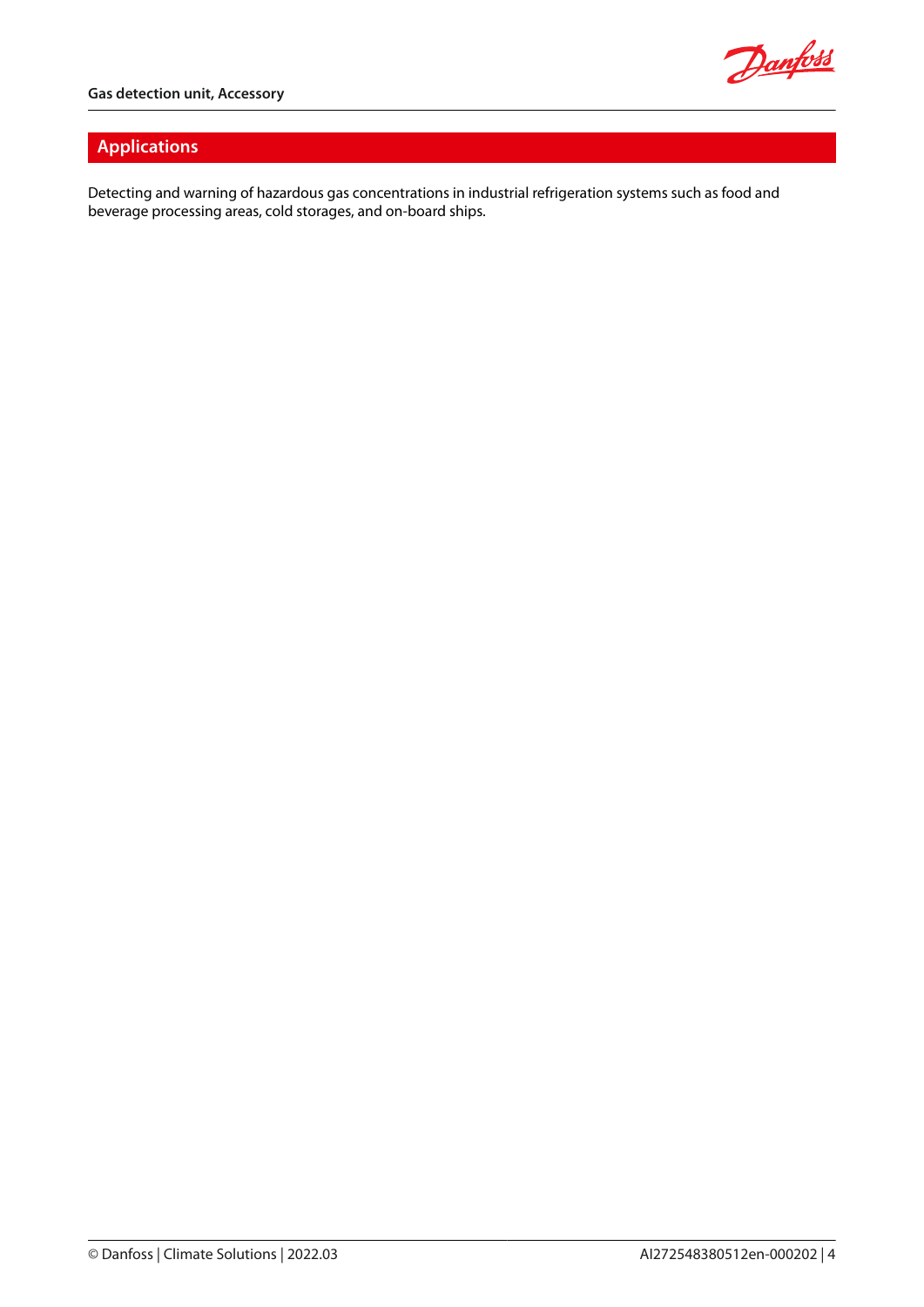

## **Media**

# **Refrigerants**

The Danfoss Gas Detection Solution provides a high degree of flexibility when designing and building your gas detection system.

The portfolio ranges from basic to heavy duty models complemented by a range of accessories. The gas detection units (GDU) can detect a wide range of refrigerant gases including Ammonia (R717), CO<sub>2</sub> (R744), fluorinated refrigerants (HCFC and HFCs), and Propane (R290). They come with various sensor technologies to match the specific refrigerant, application, and safety requirements of the refrigeration system including electrochemical (EC), semiconductor (SC), Pellistor (P), and infrared sensors.

To provide a strong plug and play solution, all gas detection units come factory preconfigured to match refrigerant and typical PPM setting requirements. Depending on national regulations PPM settings may be subject to change.

## **New refrigerants**

Danfoss products are continually evaluated for use with new refrigerants depending on market requirements.

When a refrigerant is approved for use by Danfoss, it is added to the relevant portfolio, and the R number of the refrigerant (e.g. R513A) will be added to the technical data of the code number. Therefore, products for specific refrigerants are best checked at [store.danfoss.com/en/](https://store.danfoss.com/en/), or by contacting your local Danfoss representative.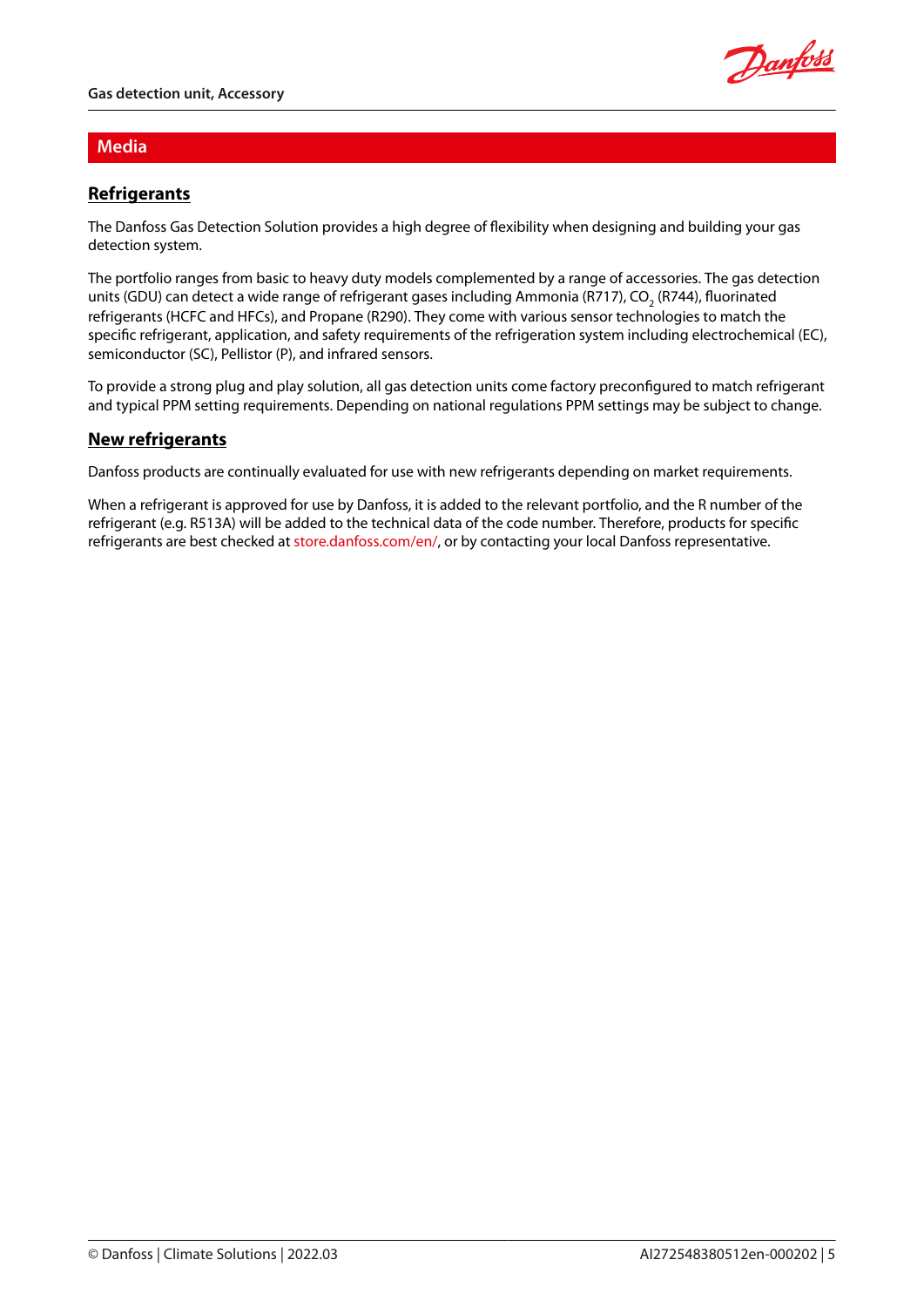

# **Product specification**

# **Design**

| Table 2: Design                                                       |                                                                                                                                                                                                                                      |
|-----------------------------------------------------------------------|--------------------------------------------------------------------------------------------------------------------------------------------------------------------------------------------------------------------------------------|
| <b>Visualization</b>                                                  |                                                                                                                                                                                                                                      |
| <b>LCD</b>                                                            | Two lines, 16 characters each, illuminated                                                                                                                                                                                           |
| Status LED (4)                                                        | Operation - fault - 1st alarm - $\geq 2$ nd alarm                                                                                                                                                                                    |
| Operation                                                             | 6 push-buttons                                                                                                                                                                                                                       |
| Menu language (selectable)                                            | German, English, Dutch, USA, French, Swedish                                                                                                                                                                                         |
| <b>Interface fieldbus</b>                                             |                                                                                                                                                                                                                                      |
| Transceiver                                                           | RS 485 / 19200 Baud                                                                                                                                                                                                                  |
| Gases                                                                 |                                                                                                                                                                                                                                      |
| Digital and analog sensors for toxic, combustible & refrigerant gases |                                                                                                                                                                                                                                      |
| Physical                                                              |                                                                                                                                                                                                                                      |
| Enclosure                                                             | Plastic housing ABS                                                                                                                                                                                                                  |
| Colour                                                                | <b>RAL 7035</b>                                                                                                                                                                                                                      |
| Protection class                                                      | <b>IP 40</b>                                                                                                                                                                                                                         |
| Weight                                                                | $0.3$ kg $(0.8$ lb.)                                                                                                                                                                                                                 |
| Packaging volumes                                                     | Ca.4.41                                                                                                                                                                                                                              |
| Mounting                                                              | Top DIN rail mounting, installation in distribution box                                                                                                                                                                              |
| Dimensions (Controller unit)                                          | $(W \times H \times D)$ 106 x 110 x 62 mm (4.2 x 4.3 x 2.4 in.)                                                                                                                                                                      |
| Dimensions (Controller Solution)                                      | (W x H x D) 298 x 420 x 140 mm (11.7 x 16.5 x 5.5 in.)                                                                                                                                                                               |
| <b>Wire connection:</b><br>Power supply<br>Output<br>Input            | Screw type terminal: 2.5 mm <sup>2</sup> (14 AWG)<br>2 x spring type terminal: min. 0.5 mm <sup>2</sup> , max. 1.5 mm <sup>2</sup> (22 to 16 AWG)<br>Spring type: min. 0.5 mm <sup>2</sup> , max. 1.5 mm <sup>2</sup> (22 to 16 AWG) |
| Interface ModBus RTU RS 485                                           |                                                                                                                                                                                                                                      |
| Function                                                              | Transmission of current and average values, alarm and relay status, and analog<br>output states in MODBus RTU RS 485 protocol to external devices                                                                                    |

# **Enviromental conditions**

| Table 3: Enviromental conditions |                                   |  |
|----------------------------------|-----------------------------------|--|
| <b>Humidity</b>                  | 15 – 95 % RH non-condensing       |  |
| Working temperature              | $-5$ °C – 40 °C (23 °F to 104 °F) |  |
| Storage temperature              | 0 °C – 40 °C (32 °F to 104 °F)    |  |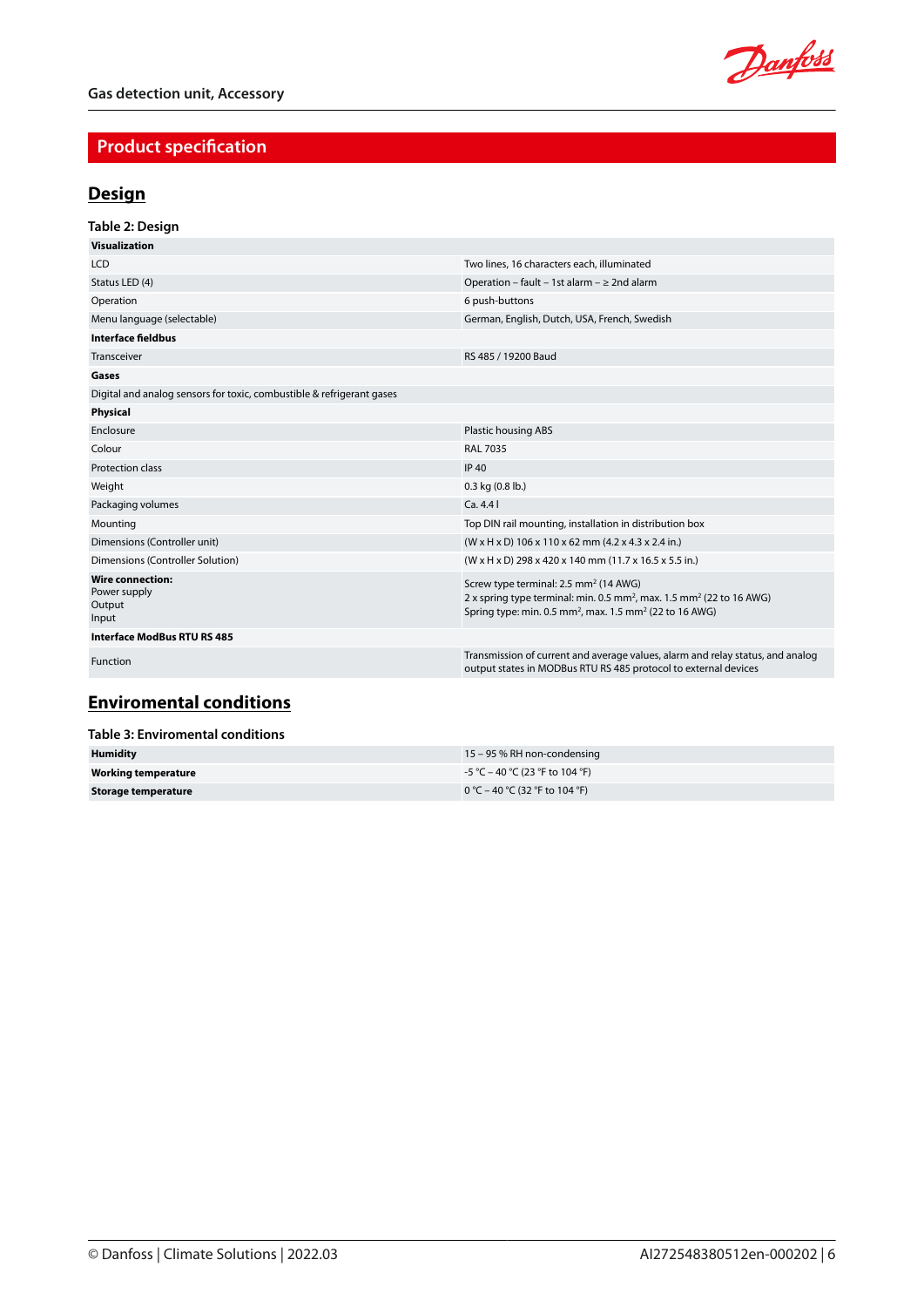

# **Electrical connection**

#### **Figure 2: Circuit connection**



#### **0** NOTE:

RJ45 port available on the controller.

#### **Table 4: Electrical connection**

| <b>Electrical</b>                             | <b>Description</b>                                                                                                                                                                                             |
|-----------------------------------------------|----------------------------------------------------------------------------------------------------------------------------------------------------------------------------------------------------------------|
| Power supply                                  | $24$ V DC + 20 %                                                                                                                                                                                               |
| Power consumption (24 V DC)                   | 4 W, 150 mA                                                                                                                                                                                                    |
| Analog input (4)                              | 4 – 20 mA, overload and short-circuit- protected, input resistance 200 $\Omega$                                                                                                                                |
| Tension for external analog transmitter       | 24 V DC (same as power supply), max. 100 mA / per sensor                                                                                                                                                       |
| Analog output (2) configurable for each input | Proportional, overload and short-circuit- protected, charge $\leq 500 \Omega$<br>$4 - 20$ mA = measuring range<br>$3.0 < 4$ mA = underrange<br>$>$ 20 – 21.2 mA = overrange<br>$2.0 \text{ mA} = \text{fault}$ |
| Alarm relay (4)                               | 250 V AC, 5 A, potential-free, change-over (SPDT)                                                                                                                                                              |
| Fault relay (1)                               | 250 V AC, 5 A, potential-free, normally open contact (SPST)                                                                                                                                                    |

## **Fieldbus loop**

Each GD controller can handle up to 96 sensors and handle any mix of individual Gas detection units of the types Basic, Premium and Heavy Duty.

The max. recommended loop wire length is 900 meter (2953 ft) per segment.

With additional segments (and additional controller expansion modules) the max recommended loop wire length is 7200 meter (23622 ft).

The controller and the last GDU in each segment must be provided with a resistor of 560 Ohm. A Umin of 16 V DC must be secured at any spot in the loop.

Below figure shows how to make proper connections between the controller and each GDU.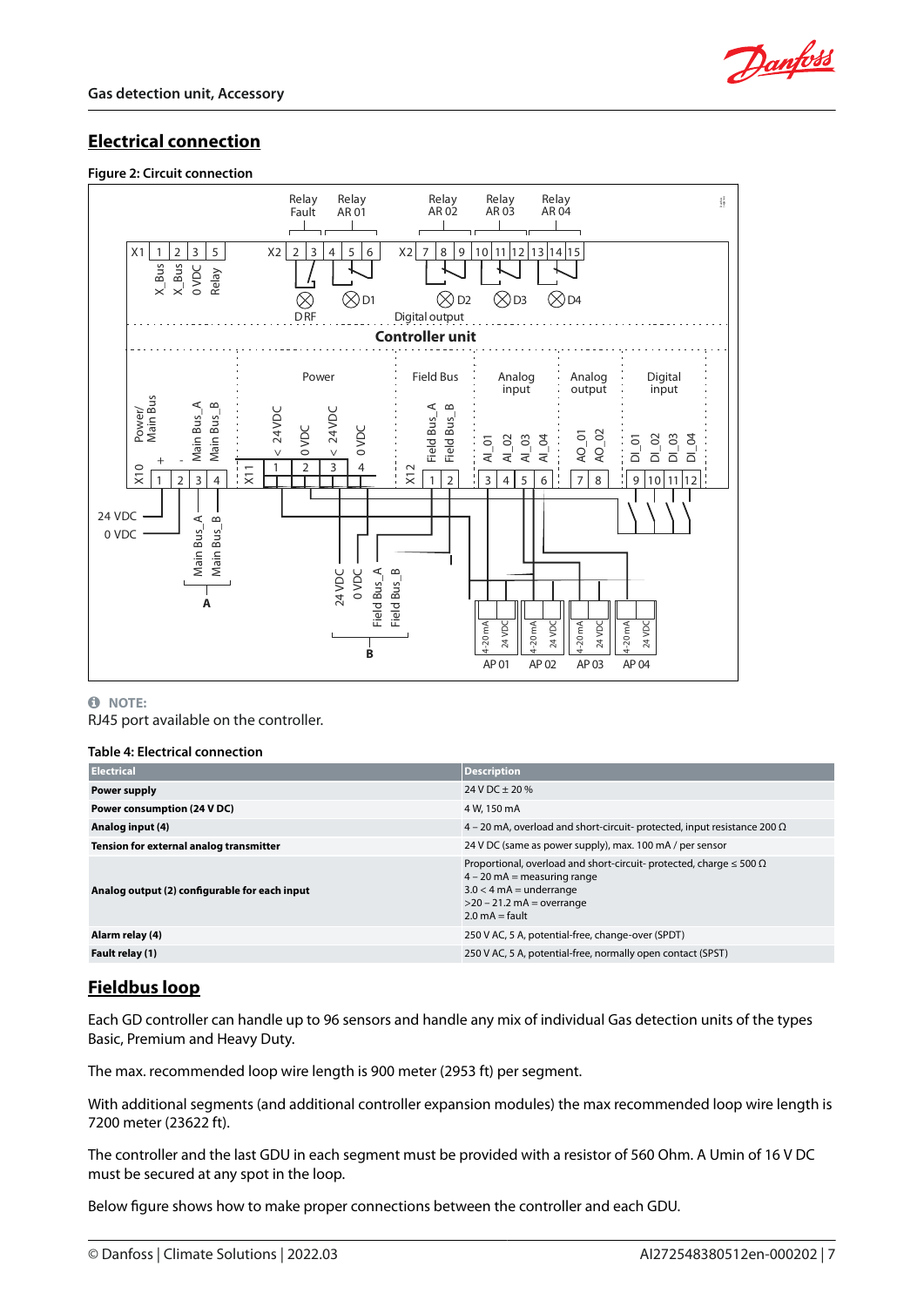

#### **Figure 3: Controller unit conections**



#### **Figure 4: Connections between the controller and each GDU**

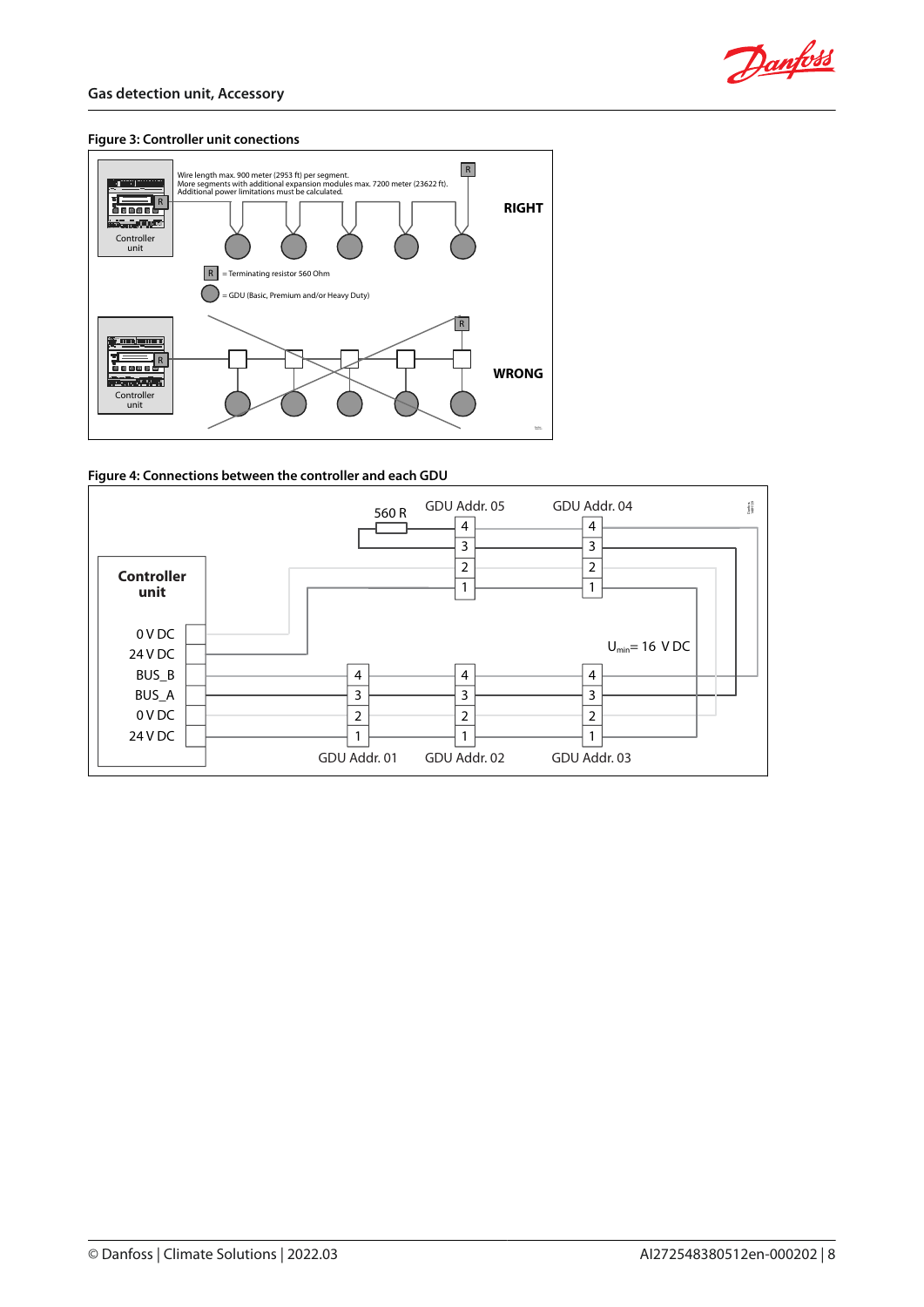

## **Ordering**

#### **Table 5: Ordering**

| <b>Description</b>                            | Code number |
|-----------------------------------------------|-------------|
| <b>Controller unit</b>                        | 148H6231    |
| Controller solution (controller + enclosure)  | 148H6221    |
| <b>Controller solution Uptime</b>             | 148H6237    |
| Warning module (wire break monitoring module) | 148H6223    |
| <b>Controller expansion module</b>            | 148H6222    |
| <b>Gateway for controller</b>                 | 148H6228    |

#### **Controller solution**

Controller unit placed in an enclosure ready to be connected to a power source. A separate uptime solution with UPS for the controller is available.

#### **Warning module (wire break monitoring module)**

The warning module is used for monitoring the circuiting to the warning/alarm devices on a centrally controlled gas detection system. Wire breaks or wire interruptions in the alarm device loop will be reported to the central control.

#### **Controller expansion module**

The gas detection Controller Expansion module is used for expansion of the cable coverage in terms of number of loops and the total wire length. Each Controller Unit can handle up to 7 Expansion modules allowing additional 7 segments with a total of 7200 meters (23622 ft.) wiring and a total of 32 relays for alarm device circuits.

#### **Gateway for controller**

The gateway is an addition to the controller and used for communicating via Modbus TCP/IP.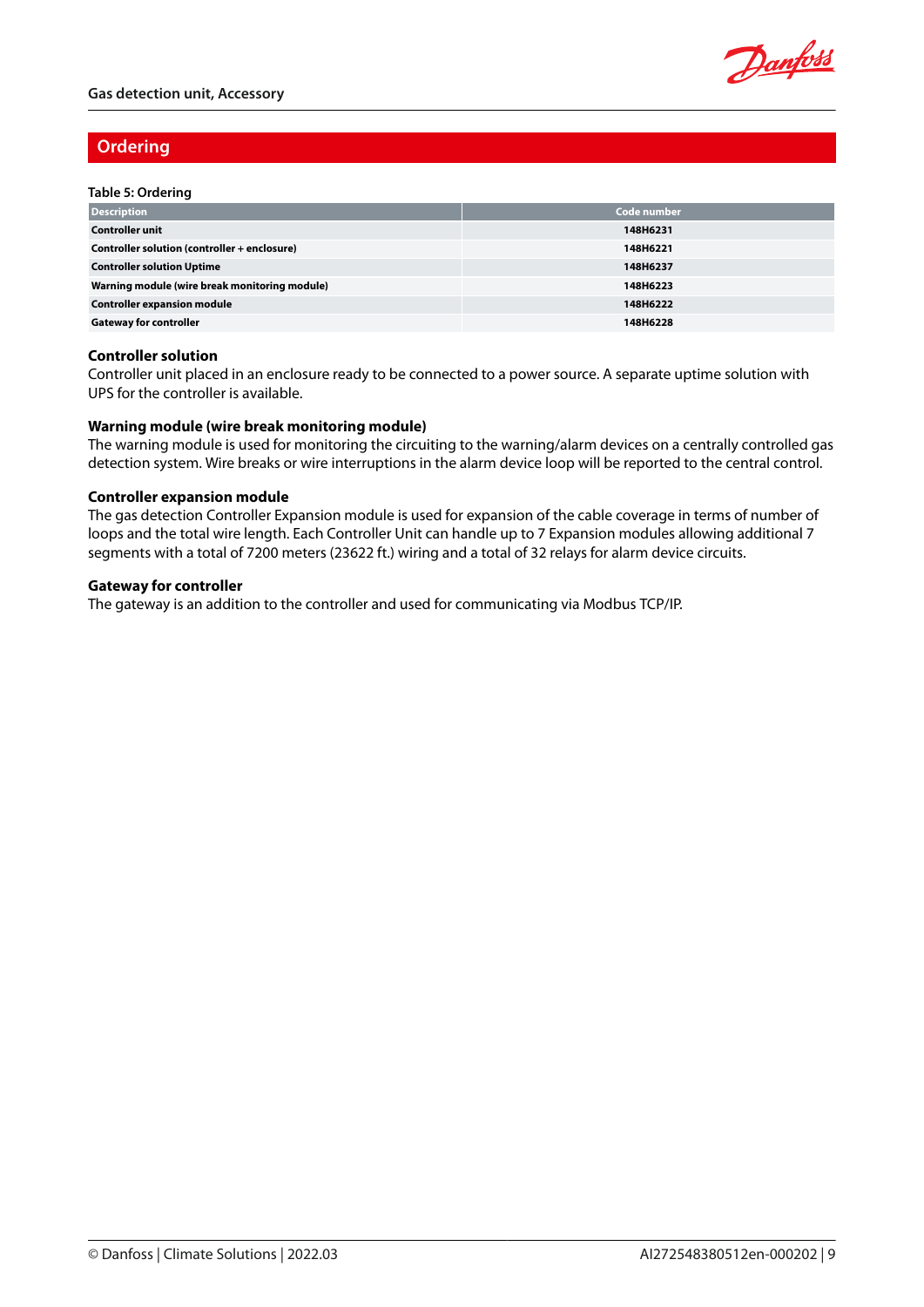## **Certificates, declarations, and approvals**

The list contains all certificates, declarations, and approvals for this product type. Individual code number may have some or all of these approvals, and certain local approvals may not appear on the list.

Some approvals may change over time. You can check the most current status at danfoss.com or contact your local Danfoss representative if you have any questions.

#### **Table 6: Compliance table**



EMC – Directive 2014/30/EU Low voltage directive 2014/35/EU EN 50545-1, EN 50271